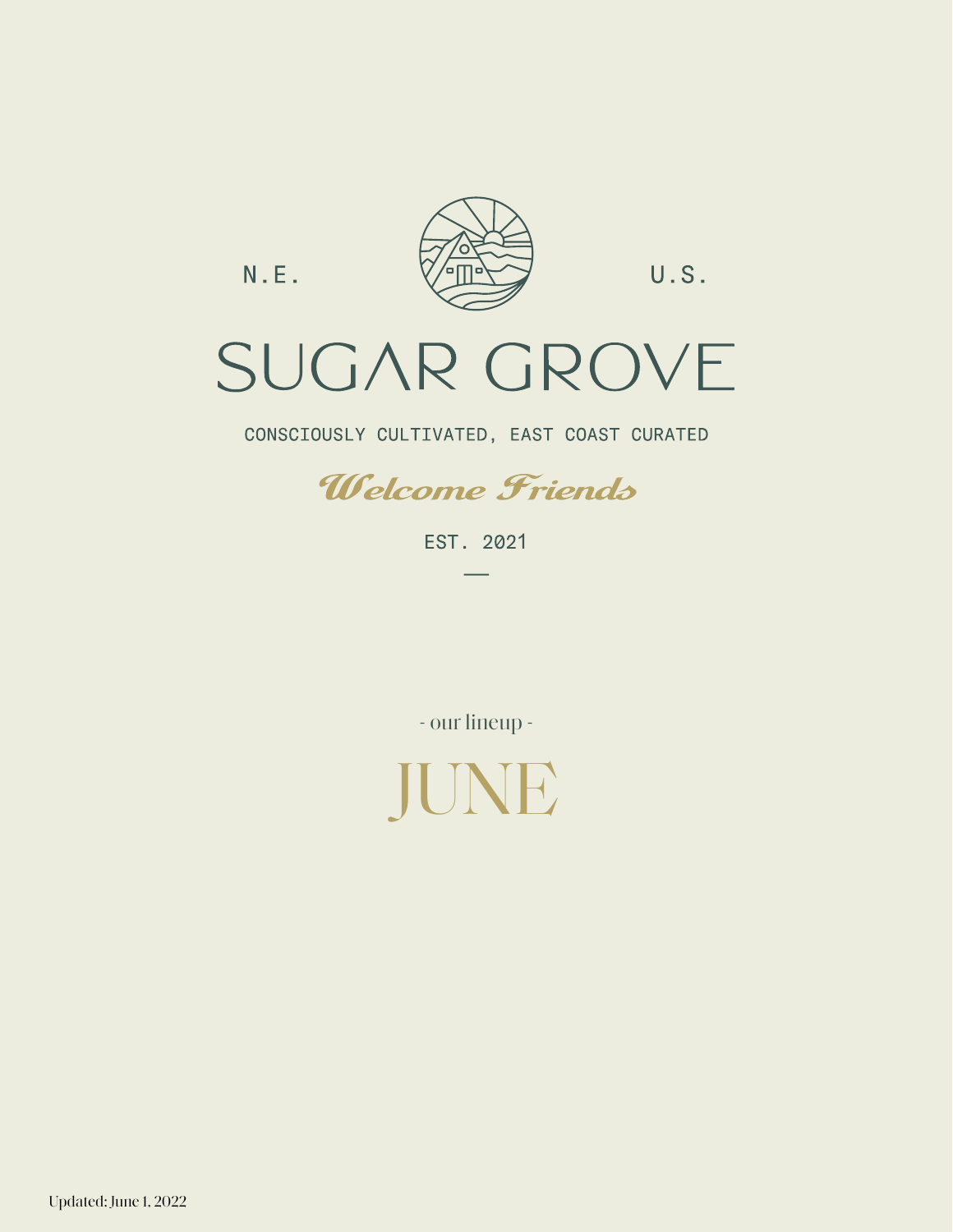# - single source - LIVE ROSIN

70u-149u 1-4 Wash 70u-149u 1-4 Wash

Papaya Cake 6/13 Papaya Cake 6/13

Lemon Heads 6/13 Lemon Heads 6/13

Moon Zkittlez 6/13 Moon Zkittlez 6/13

### Full Spectrum **0.5g Live Rosin Carts**

Grape Pie **Space Guava'z** 

Andes Mints **Sour Cookies** 

Snow Dog Trunk Funk

Junior Mints Junior Mints

OZ Grape Kush OZ Grape Kush 6/13

### - full spectrum - LIVE RESIN

processed by: Oasis Refinery

| Rocks n' Sauce               | <b>Badder</b>                | 0.5g Vape Carts                                        |
|------------------------------|------------------------------|--------------------------------------------------------|
| processed by: Oasis Refinery | processed by: Oasis Refinery | processed by: Oasis Refinery<br>filled by: Sugar Grove |
| Jiggly Puffs 6/27            | <b>OG Skunk Girl</b>         | <b>OG Skunk Girl</b>                                   |
|                              | Lemon Meringue 6/13          | <b>Koko Plums</b>                                      |
|                              | Winners Circle 6/13          | <b>Three Fruits</b>                                    |

Jiggly Puffs 6/20

Winners Circle 6/20

Jiggly Puffs 6/13 Lemon Meringue 6/20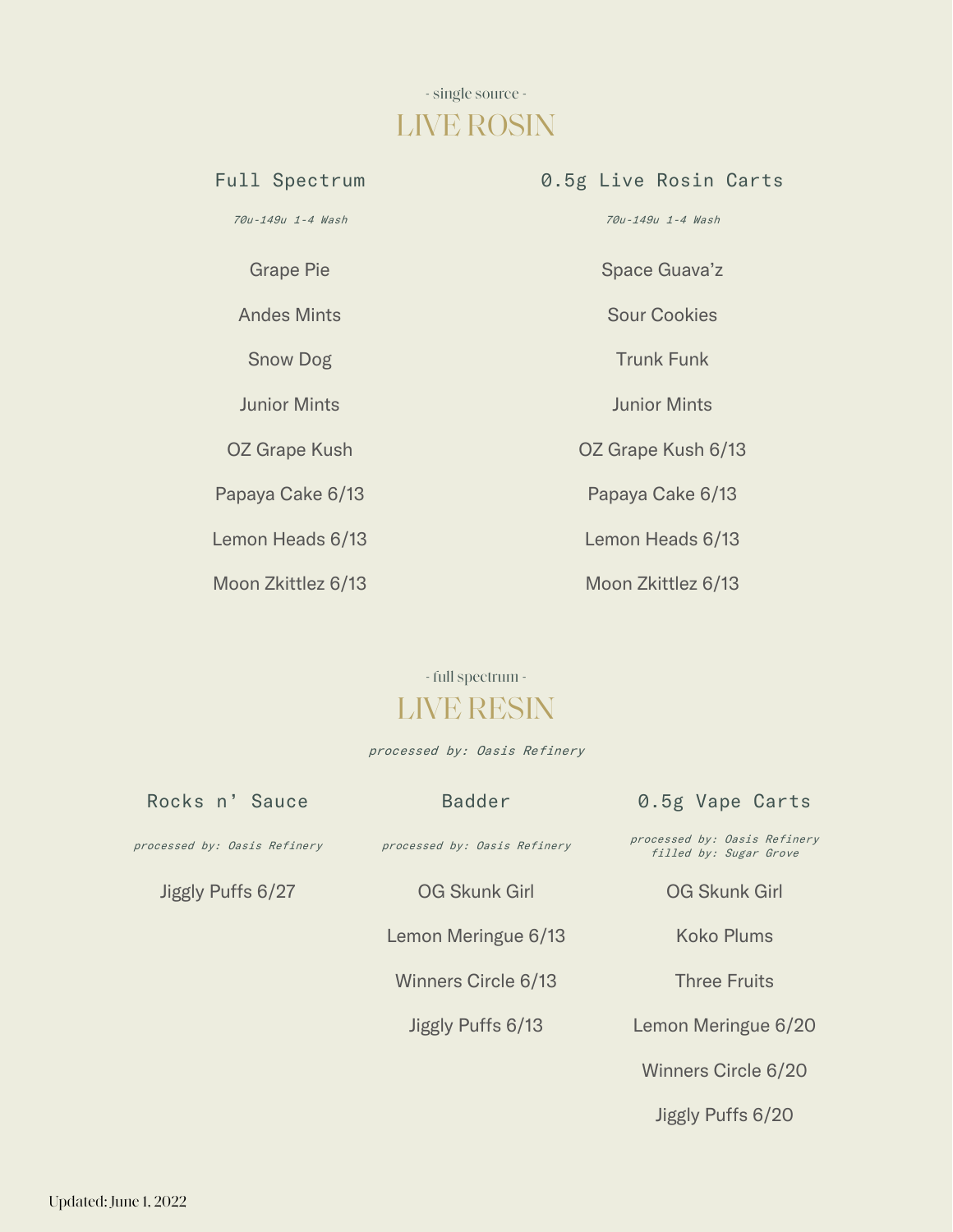### - full spectrum-DRY CURED RESIN

processed by: Oasis Refinery

Orange Banana Cookies 6/13 Purple Gushers

### Badder **0.5g Vape Carts**

processed by: Oasis Refinery filled by: Sugar Grove

Sour Pie Sour Pie

Orange Banana Cookies 6/21

- top shelf-FLOWER & ROLLS

Flower 1g Rolls

hand trimmed by: Sugar Grove hand rolled by: Sugar Grove

Sour Ripper Sour Ripper

Papaya Cake 6/27 Banana Tree

Valley Girl 6/27 Snow Dog

Wonka Bars Wonka Bars

## - artisan - SOLVENTLESS EDIBLES

processed by: Glaze

250mg Gummies - Assorted Flavors (Orders through Glaze)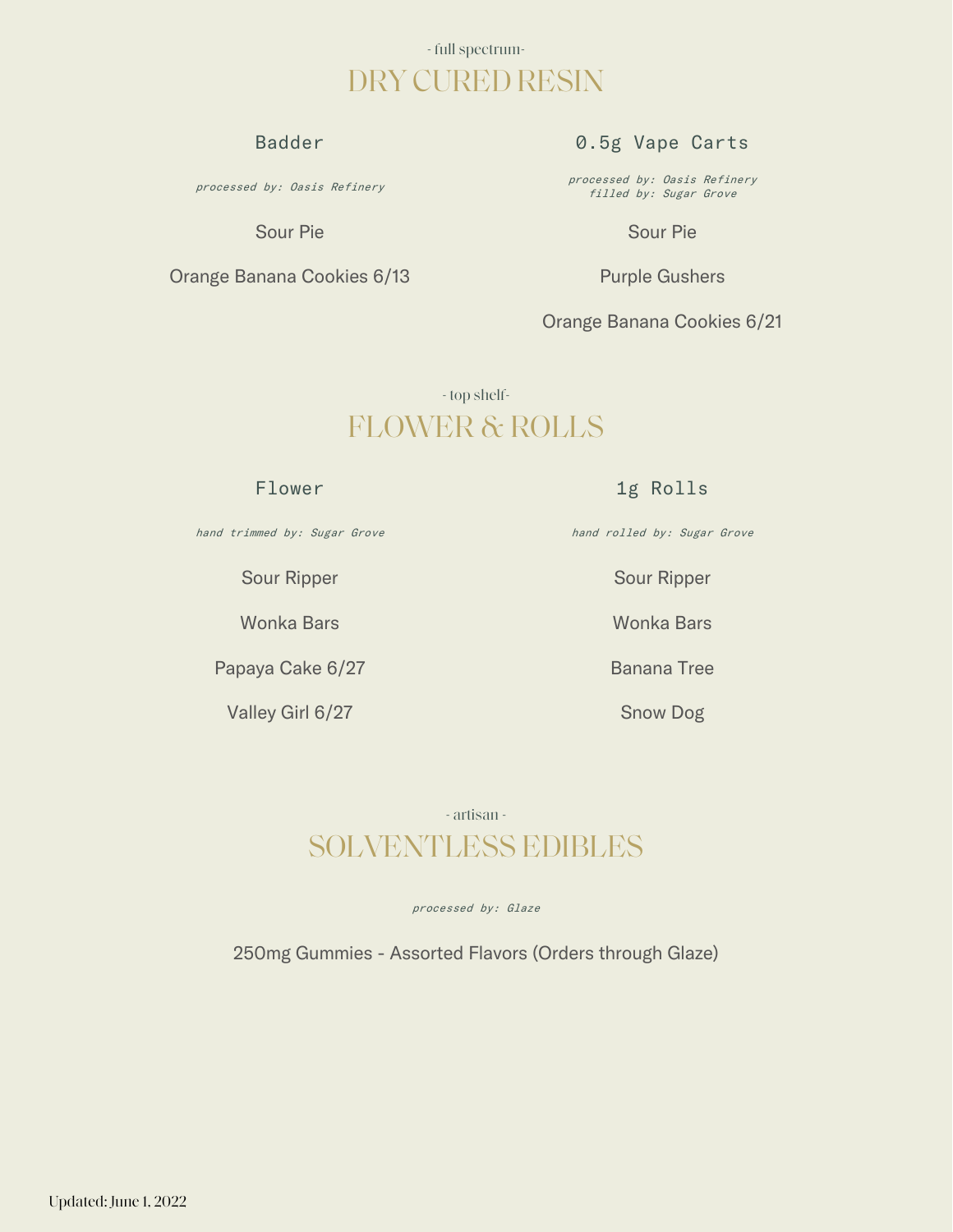## - exclusive - **GENETICS**

Grape Pie – Cannarado (Cherry Pie x Grape Stomper)

Papaya Cake – Bloom Seed Co (Papaya x Wedding Vake)

Moon Zkittlez – Sugar Grove Mix (Moon Boots + Zkittlez)

OZ Grape Kush– Sugar Grove Mix (Grape Pie + OZ Kush)

Lemon Heads – Archive Seed Bank (Lemon G x Face Off OG Bx)

Junior Mints – Archive Seed Bank (Thin Mint Cookies x Face Off OG)

Wonka Bars – Exotic Genetics (GMO x Mint Chocolate Chip)

OG Skunk Girl– Sugar Grove Mix (Valley Girl + Double Cross +Skunk OG)

Snow Dog– Chem Family (Bubble Chem x (Mass Super Skunk x Oregon Snow))

Koko Plums – Sugar Grove Mix (Koko Plums + Plum Crazy Zkittlez + Winners Circle)

Three Fruits – Sugar Grove Mix (Rainbow Driver + 3s Company+ Guava'z + Papaya) Trunk Funk – Archive Seed Bank (White Tahoe Cookies x Dosidos)

Sour Ripper – Ripper Seeds (Sour Diesel Pheno)

Banana Tree – Bloom Seed Co (Banana Dosidos x I95) x Sans Souci

Sour Pie– Sugar Grove Mix (East Coast Sour Diesel + Swamp Pie)

Purple Gushers – Sugar Grove Mix (Purple Punch + Watermelon Gushers)

Orange Banana Cookies – Sugar Grove Mix (Trop Cookies + Banana Tree)

Tropicana Cookies – Bloom Seed Co (Tangie x Girl Scout Cookies)

Jiggly Puff– Sugar Grove Mix (Koko Puffs + Jigglers + Blue Zkittlez Pie)

Lemon Meringue – Exotic Genetics Lemon Skunk x Cookies n Cream

Mtn Trop Cookies – Bloom Seed Co Tangie x Girl Scout Cookies